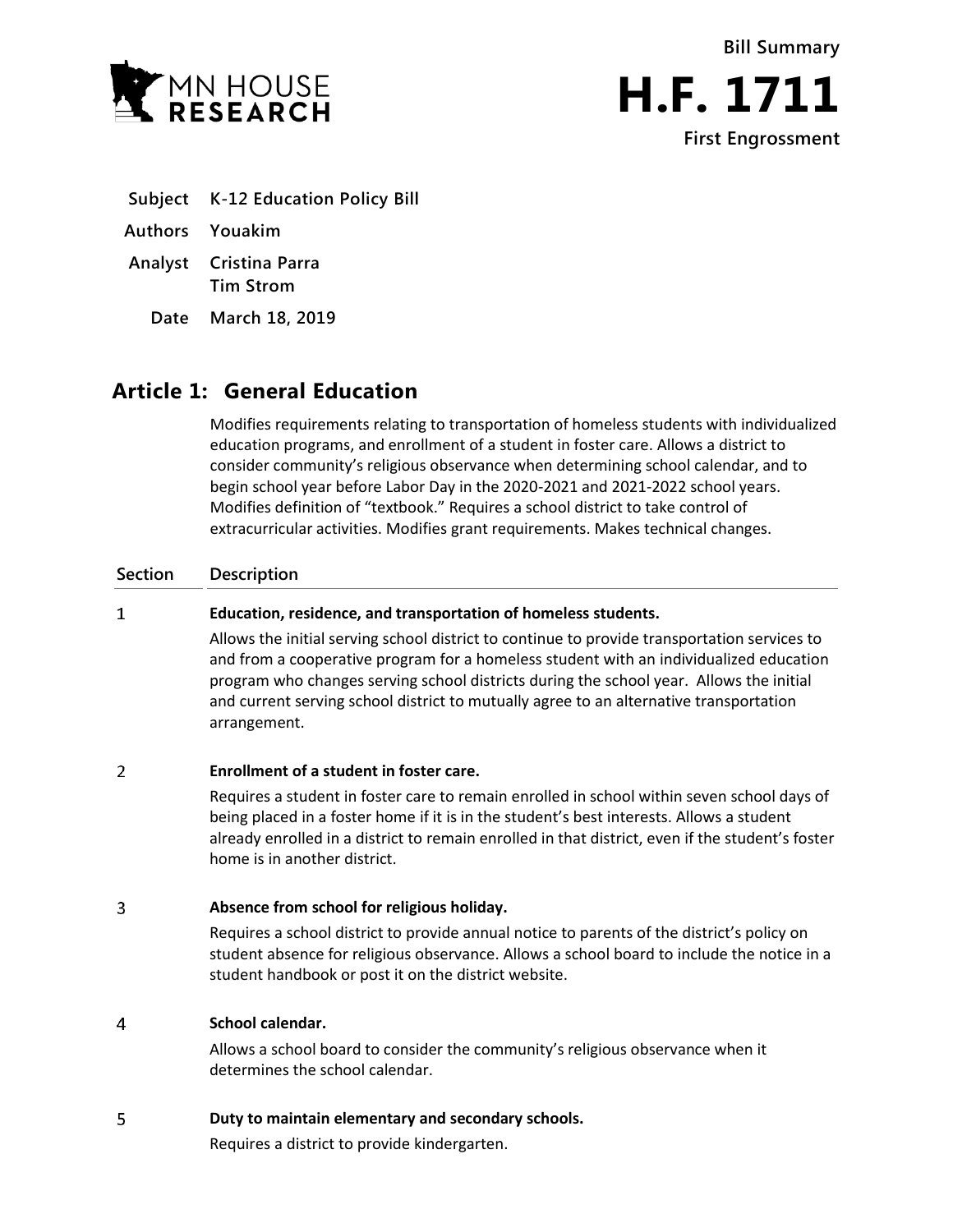| Superintendent; contracts; duties.                                                                                                                                                                                                                                                                                                                                                                                                                                                                                |
|-------------------------------------------------------------------------------------------------------------------------------------------------------------------------------------------------------------------------------------------------------------------------------------------------------------------------------------------------------------------------------------------------------------------------------------------------------------------------------------------------------------------|
| Makes technical changes.                                                                                                                                                                                                                                                                                                                                                                                                                                                                                          |
| Textbook.                                                                                                                                                                                                                                                                                                                                                                                                                                                                                                         |
| Expands the definition of "textbooks" to include a teacher's edition, teacher's guide, or<br>other materials that a pupil uses when the teacher's edition, teacher's guide, or other<br>teacher materials are packaged with textbooks for student use                                                                                                                                                                                                                                                             |
| Individualized instructional or cooperative learning materials.                                                                                                                                                                                                                                                                                                                                                                                                                                                   |
| Expands the definition of "individualized instructional or cooperative learning materials"<br>to include teacher materials that accompany materials that a pupil uses.                                                                                                                                                                                                                                                                                                                                            |
| Cost; limitation.                                                                                                                                                                                                                                                                                                                                                                                                                                                                                                 |
| Makes technical changes and eliminates obsolete language.                                                                                                                                                                                                                                                                                                                                                                                                                                                         |
| Board control of extracurricular activities.                                                                                                                                                                                                                                                                                                                                                                                                                                                                      |
| Requires a school board to take charge of and control all extracurricular activities.<br>Requires a school district to reserve revenue raised for extracurricular activities and<br>spend the revenue only for extracurricular activities.                                                                                                                                                                                                                                                                        |
| Use of general education revenue for kindergarten and prekindergarten.                                                                                                                                                                                                                                                                                                                                                                                                                                            |
| Strikes language that prohibits a district from using fees for an all-day kindergarten<br>program on programs for three- and four-year old children.                                                                                                                                                                                                                                                                                                                                                              |
| <b>Evidence-based education grants.</b>                                                                                                                                                                                                                                                                                                                                                                                                                                                                           |
| Requires applicants for grants administered by the commissioner of education to include<br>in their applications a statement of the goals of the grant. The grant goals should be<br>aligned to the World's Best Workforce goals, and the state ESSA plan goals. The<br>applicants must include strategies used to meet the goals, and a plan to measure the<br>effectiveness of the strategies. A grant recipient must report to the commissioner and the<br>legislature on the effectiveness of the strategies. |
|                                                                                                                                                                                                                                                                                                                                                                                                                                                                                                                   |

#### 13 **School start date for the 2020-2021 and 2021-2022 school years only.**

Allows school districts to start school on August 31 for the 2020-2021 school year and August 30 for the 2021-2022 school year.

#### 14 **Repealer.**

Repeals section 127A.14 (commissioner purchase of annuity for employees).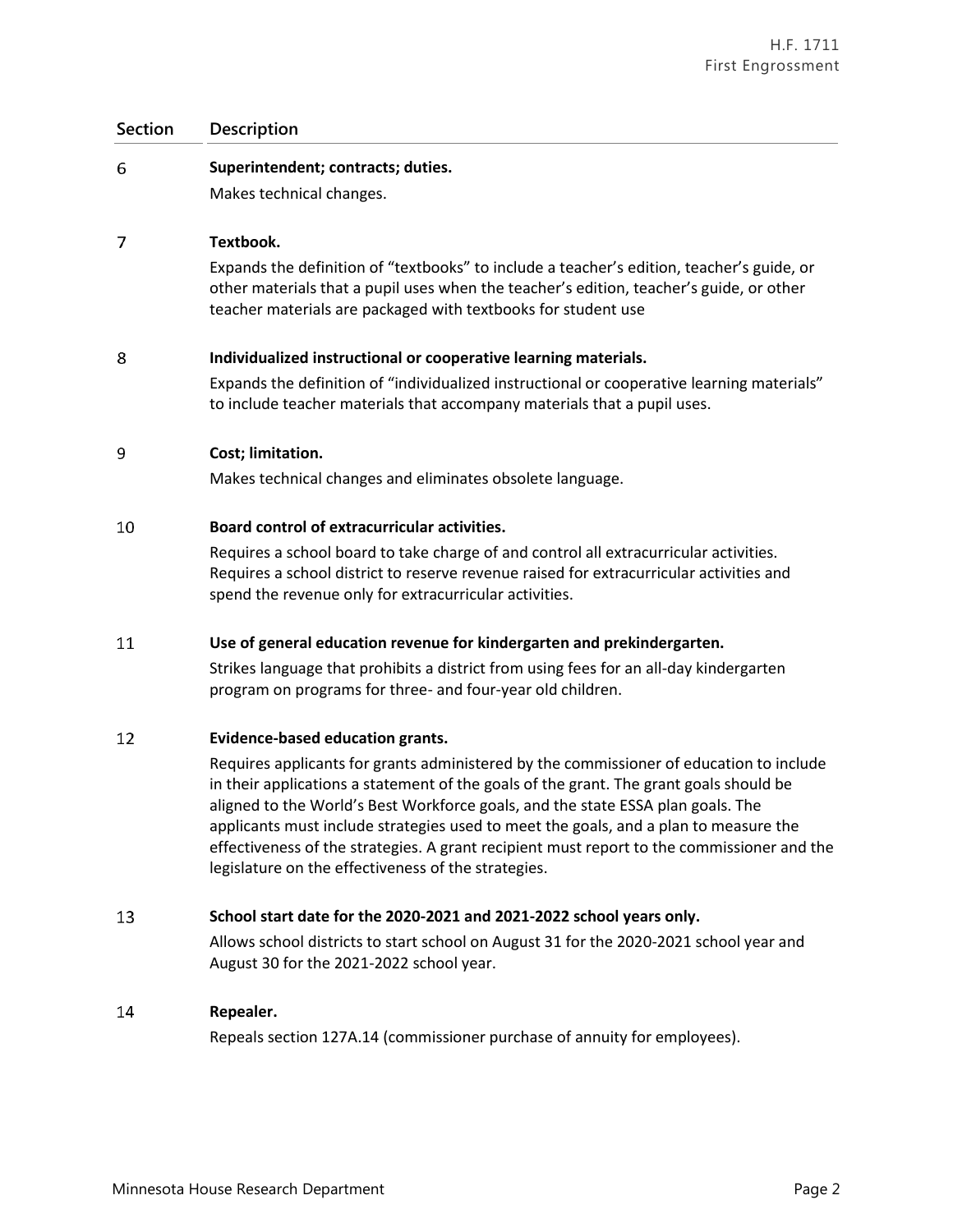# **Article 2: Education Excellence**

Lowers the age of compulsory instruction to begin at six. Modifies student discipline requirements. Requires civics and personal finance instruction. Defines "civic life." Requires districts to adopt student journalism policy. Amends world's best workforce requirements. Makes technical changes.

 $\mathbf{1}$ 

### **Placing Minnesota students in travel abroad programs.**

Adds school district or charter school students participating in foreign exchange or study or other travel abroad programs to statute governing students in travel abroad programs.

#### $\overline{2}$ **Compulsory instruction; ages and terms.**

Lowers the age of compulsory instruction to begin at six. Modifies description of kindergarten programs based on hours of program.

#### 3 **Compulsory instruction; children under age six.**

Lowers the age of compulsory instruction to begin at six.

#### $\overline{4}$ **Compulsory instruction; assessment of performance.**

Modifies language in assessment subdivision to reflect the change in the age for compulsory instruction.

#### 5 **Reports to superintendent.**

Modifies language in superintendent report requirement to reflect change in the age for compulsory instruction.

#### 6 **Graduation requirements.**

Modifies high school graduation requirements by: reducing the number of elective credits required from seven to six and a half, and requiring at least one-half credit for a course in personal finance; and requiring a course for credit in government and citizenship in either  $11<sup>th</sup>$  or  $12<sup>th</sup>$  grade be included in the three and one-half credits of social studies currently required. Applies new requirements to students beginning 9<sup>th</sup> grade in the 2020-2021 school year and later.

#### $\overline{7}$ **World's best workforce; definitions.**

Defines "civic life" as public engagement activities consistent with section 120B.30, subdivision 1, paragraph (r).

#### 8 **World's best workforce; adopting plans and budgets.**

Amends world's best workforce requirements. Adds requirements regarding access to culturally relevant or ethnic studies curriculum; inexperienced, ineffective, or out-of-field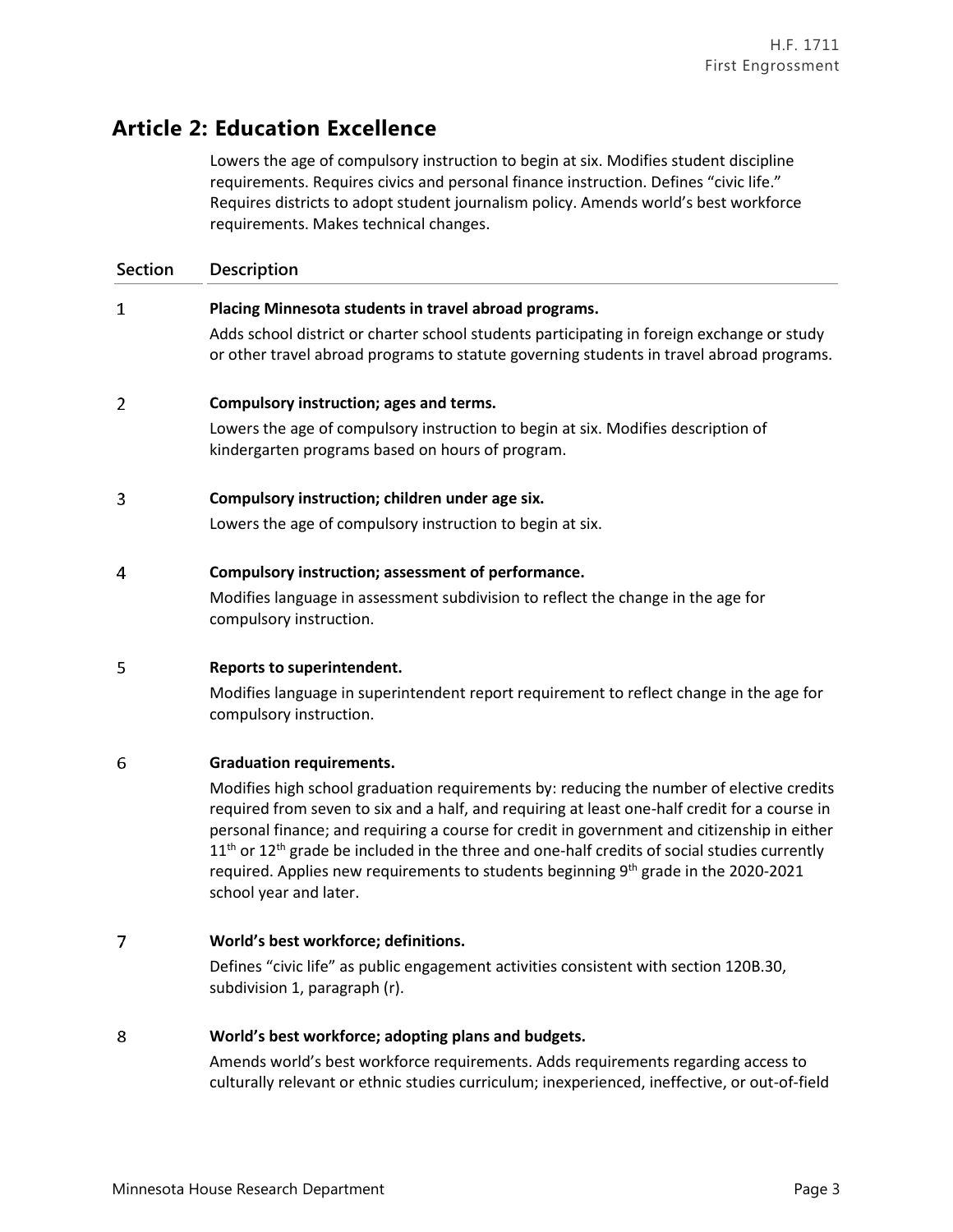teachers; inclusive and respectful learning and work environments; and retaining qualified, racially and ethnically diverse staff effective at working with diverse students.

#### 9 **World's best workforce; district advisory committee.**

Requires the district advisory committee to recommend to the school board strategies to ensure the curriculum and learning and work environments are inclusive and respectful toward all racial and ethnic groups.

#### 10 **Identification; report.**

Requires a school district to screen for characteristics of dyslexia all students identified as not reading at grade level by the end of kindergarten, grade 1, and grade 2. Requires a district to screen for characteristics of dyslexia students in grade 3 or higher who demonstrate a reading difficulty, unless a different reason for the reading difficulty has been identified.

#### 11 **Statewide testing.**

Defines "civic life " for purposes of statewide accountability.

#### 12 **School performance reports and public reporting.**

Requires the commissioner to report the percentage of students who correctly answered 30 of 50 civics test questions on school performance reports.

#### 13 **Nonexclusionary disciplinary policies and practices.**

Defines nonexclusionary disciplinary policies and practices as alternatives to removing a pupil from class or dismissing a pupil from class, and lists examples. These policies and practices require school officials to intervene in, redirect, and support a pupil's behavior before removing a pupil from class or beginning dismissal proceedings.

#### 14 **Pupil withdrawal agreements.**

Defines pupil withdrawal agreements as verbal or written agreements between an administrator and parent to withdraw a student to avoid expulsion or exclusion dismissal proceedings; agreements may be no longer than 12 months.

#### 15 **Provision of alternative programs.**

Requires a school to use nonexclusionary disciplinary policies and practices before a dismissal proceeding or pupil withdrawal agreement, unless it appears the pupil will create an immediate and substantial danger to self or other persons or property.

#### 16 **Suspensions exceeding five consecutive school days.**

Requires a school administrator to ensure that when a pupil is suspended for more than five consecutive school days, alternative education services are provided.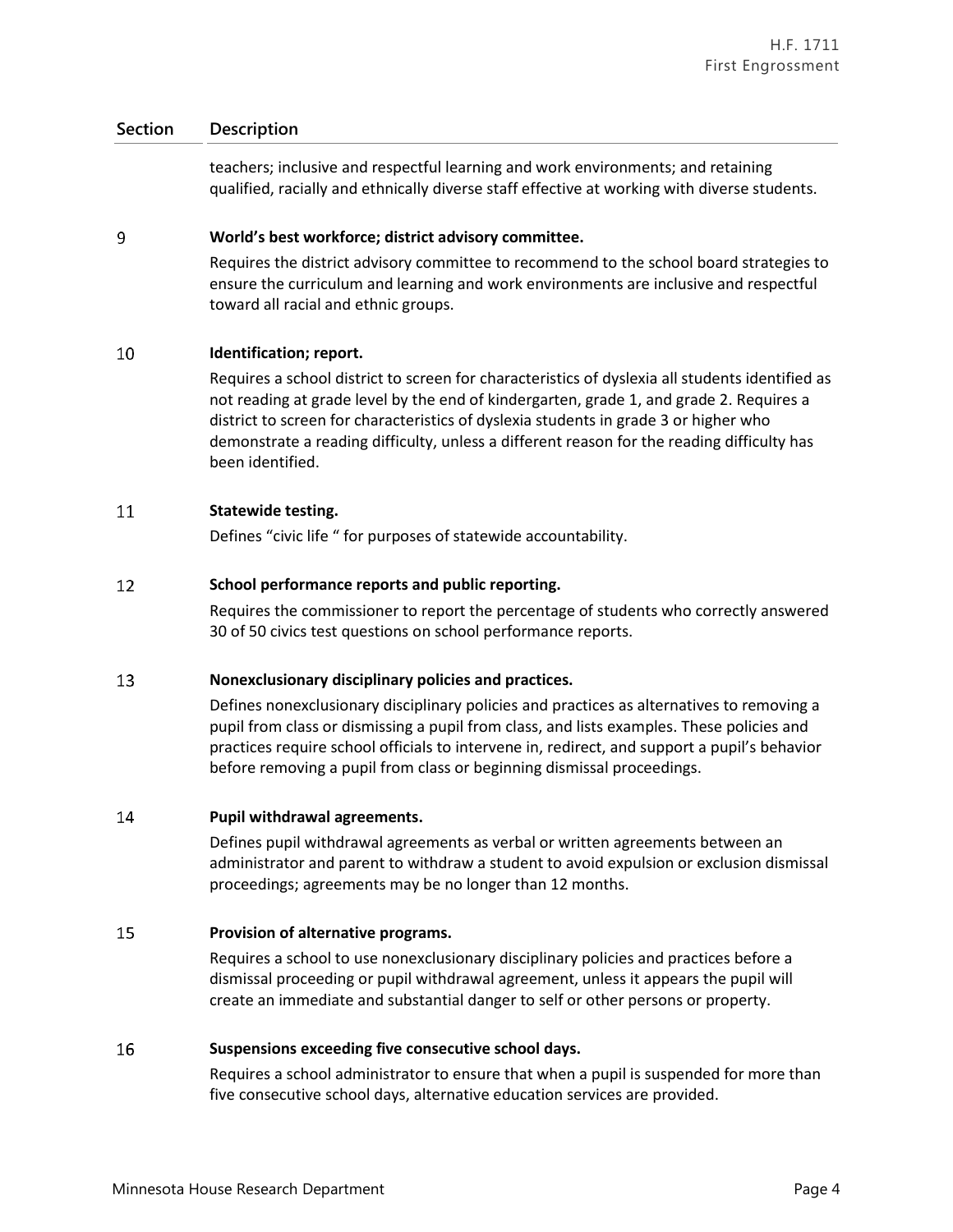#### 17 **Minimum education services.**

Requires school officials to give suspended pupils a reasonable opportunity to complete school work assigned during the suspension and receive full credit for completing the assignments. Encourages principal to designate a liaison to work with the pupil's teachers to allow the pupil to receive timely course materials, and complete assignment and receive feedback.

#### 18 **Written notice.**

Requires written notice of intent to exclude or expel to describe nonexclusionary disciplinary policies and practices accorded the pupil to try to avoid the expulsion proceedings. Requires department to post on its website a list of legal assistance resources.

#### 19 **Admission or readmission plan.**

Requires admission or readmission plan to address measures to improve the pupil's behavior, and adds examples of such measures. Requires parental involvement in the admission or readmission process.

#### 20 **Exclusions and expulsions; student withdrawals; physical assaults.**

Requires a school board to report pupil withdrawal agreements, and nonexclusionary disciplinary policies and practices given to a pupil in response to an assault, to the department.

#### 21 **Policies to be established.**

Requires school district policy to include nonexclusionary disciplinary policies and practices. Requires that alternative educational services be provided to a pupil during dismissal period. Requires, for all exclusion and expulsion dismissals, and pupil withdrawal agreements: district continues to review pupil's work and grades to ensure pupil is on track for readmission; pupil remains eligible for school-based mental health services until the pupil is enrolled in a new district; and school district provides to parent a list of mental health and counseling services that offer free or sliding fee services.

22 **Student journalism; student expression.**

> **Subd. 1. Definitions.** Defines "school-sponsored media," "school official," "student journalist," and "student media adviser."

**Subd. 2. Student journalists; protected conduct.** States that a student journalist has a right to exercise freedom of speech and freedom of the press in schoolsponsored media. Prohibits a school district or charter school from disciplining a student journalist for exercising rights or freedoms under this paragraph or the First Amendment. Prohibits a school district or charter school from retaliating against a student media adviser for supporting a student journalist exercising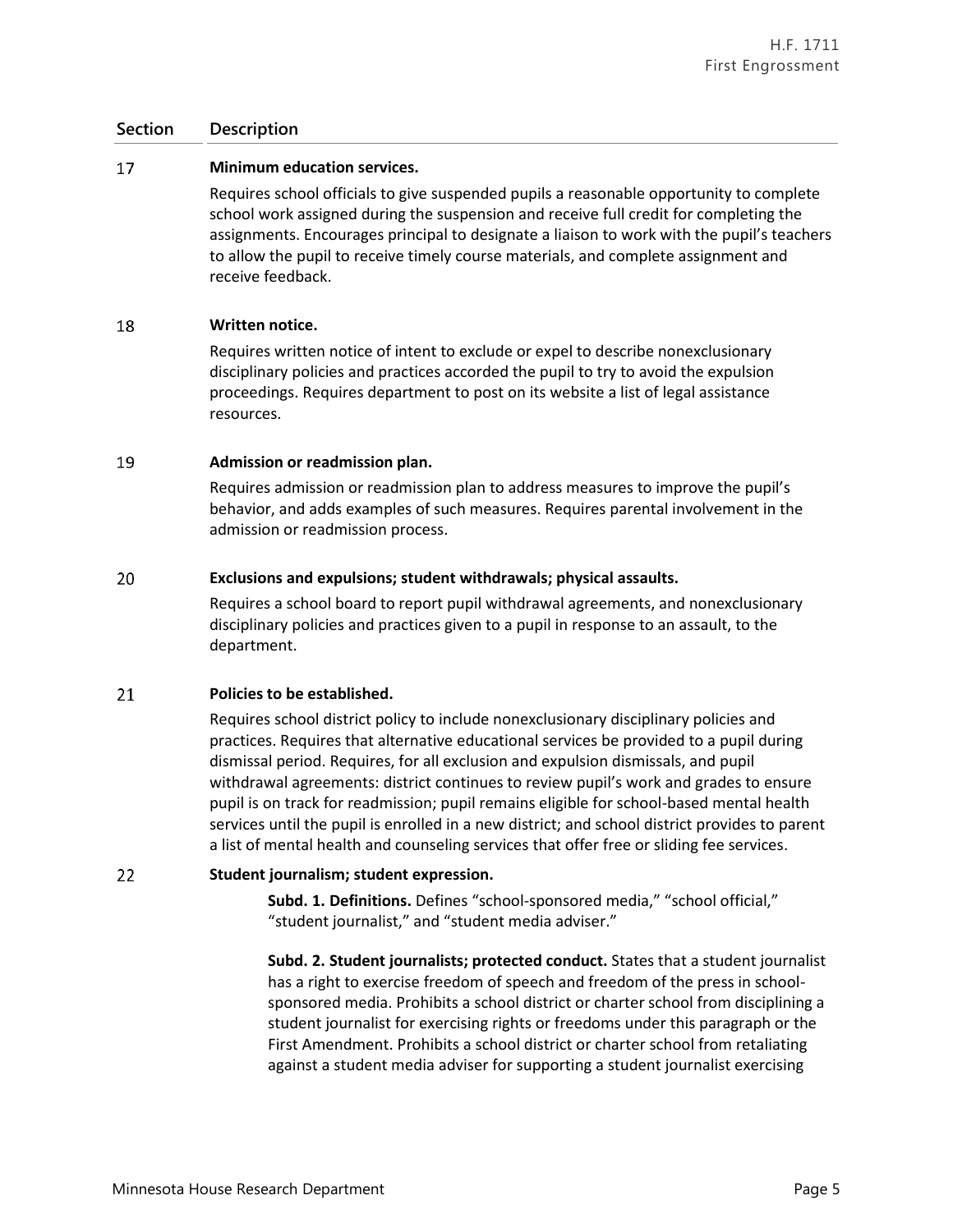free speech rights. States that section does not inhibit a student media adviser from teaching professional standards of English and journalism to students.

**Subd. 3. Unprotected expression.** States that section does not authorize or protect certain types of student expression. Prohibits a school or district from authorizing any prior restraint of school-sponsored media unless it is student expression that is not protected by this subdivision.

**Subd. 4. Student journalist policy.** Requires districts and charter schools to adopt and post a student journalist policy consistent with this section.

#### 23 **Kindergarten instruction.**

Requires a school board to provide kindergarten free of charge to all eligible children in the district.

#### 24 **Postsecondary enrollment options; definitions.**

Modifies accreditation requirement for an opportunities industrialization center.

#### 25 **Early learning scholarships; family eligibility.**

Eliminates income verification requirement for a child in need of protective services or foster care, or designated as homeless.

#### 26 **Minnesota Foundation for Student Organizations; creation of foundation.**

Changes "vocational" to "career and technical" in description of student organizations.

#### 27 **Minnesota Foundation for Student Organizations; board of directors.**

Changes "vocational" and "school-to-work" to "career and technical" in description of student organizations.

#### 28 **Minnesota Foundation for Student Organizations; foundational programs.**

Changes "vocational" and "school-to-work" to "career and technical" in description of student organizations.

#### 29 **Minnesota Foundation for Student Organizations; powers and duties.**

Changes "school-to-work" to "career and technical" in description of student organizations.

#### 30 **Minnesota Foundation for Student Organizations; public funding.**

Changes "school-to-work" to "career and technical" in description of student organizations.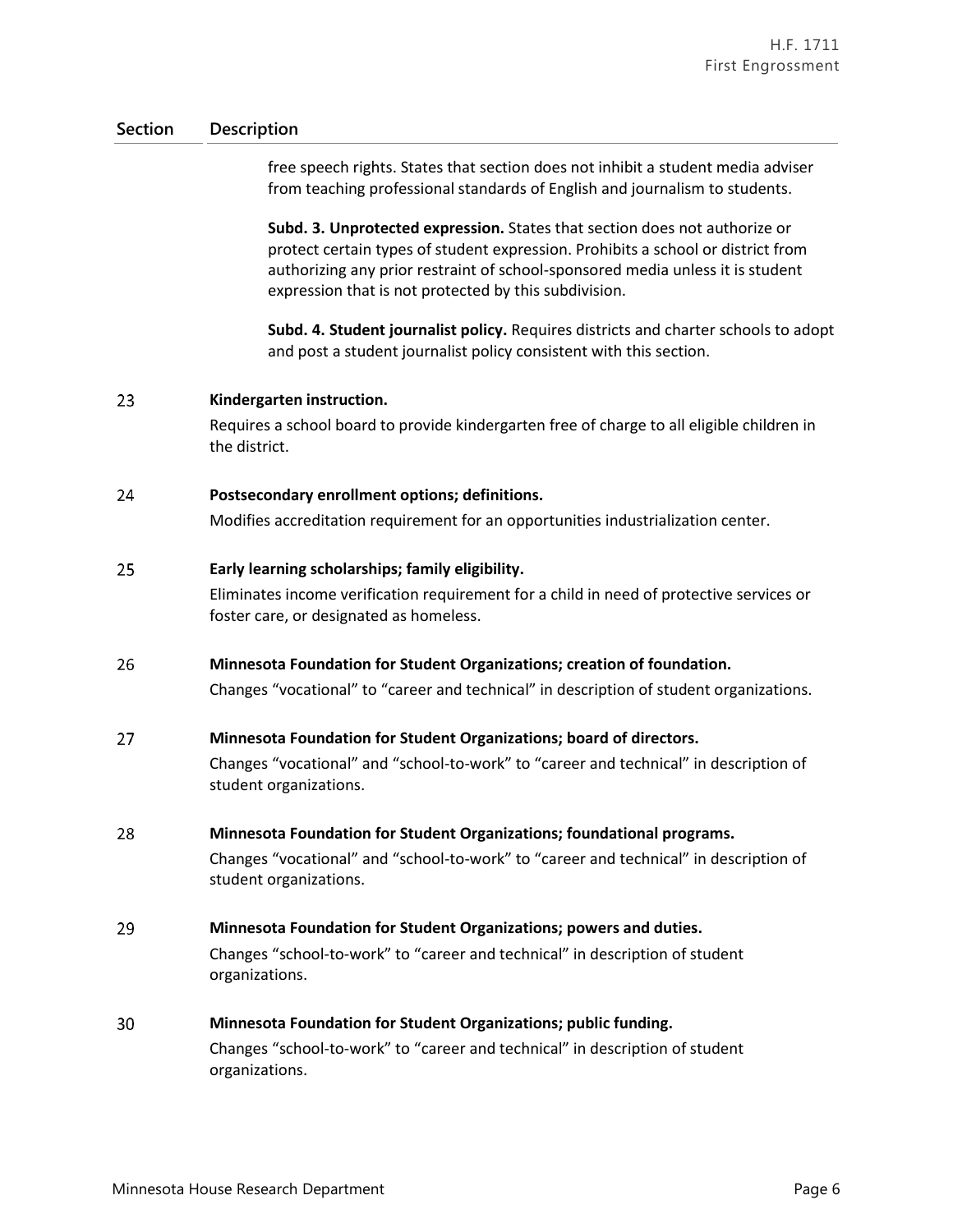| 31 | Minnesota Foundation for Student Organizations; student organizations.                  |
|----|-----------------------------------------------------------------------------------------|
|    | Changes "vocational" to "career and technical" in description of student organizations. |
| 32 | American Indian education; resolution of concurrence.                                   |

Requires that American Indian education parent advisory committee submit reasons for nonconcurrence with educational programs for American Indian students offered by the school board directly to the board.

#### 33 **Affiliated nonprofit building corporation.**

Requires an affiliated nonprofit building corporation to serve no more than one charter school.

## **Article 3: Teachers**

Modifies teacher licensure requirements, including background checks. Adopts new language and modifies existing statutes aimed at increasing the number of teachers who are of color or American Indian. Includes adult basic education and early childhood and family education teachers in the definition of "teacher" under the continuing contract and tenure statutes.

## **Section Description**

### $\mathbf{1}$ **Increasing the percentage of teachers of color and American Indian teachers in Minnesota.**

**Subd. 1. Purpose.** States purpose of addressing students' and families' persistent inequitable access to diverse teachers by setting short-term and long-term goals.

**Subd. 2. Equitable access to diverse teachers.** States that the percentage of teachers who are of color or American Indian in Minnesota should increase at least two percentage of points per year to have a teaching workforce that more closely reflects the state's student population and ensure all students have access to effective and diverse teachers by 2040.

**Subd. 3. Rights not created.** States that attainment goal does not exclude other goals and does not confer a right or create a claim for any person.

**Subd. 4. Reporting.** Requires Professional Educator Licensing and Standards Board (PELSB) to collaborate with the department of education and the office of higher education to summarize reports from the programs they administer and other programs aimed at increasing the racial and ethnic diversity of the state's teacher workforce. Requires the board to report on the effectiveness of the programs and make recommendations every odd-numbered year.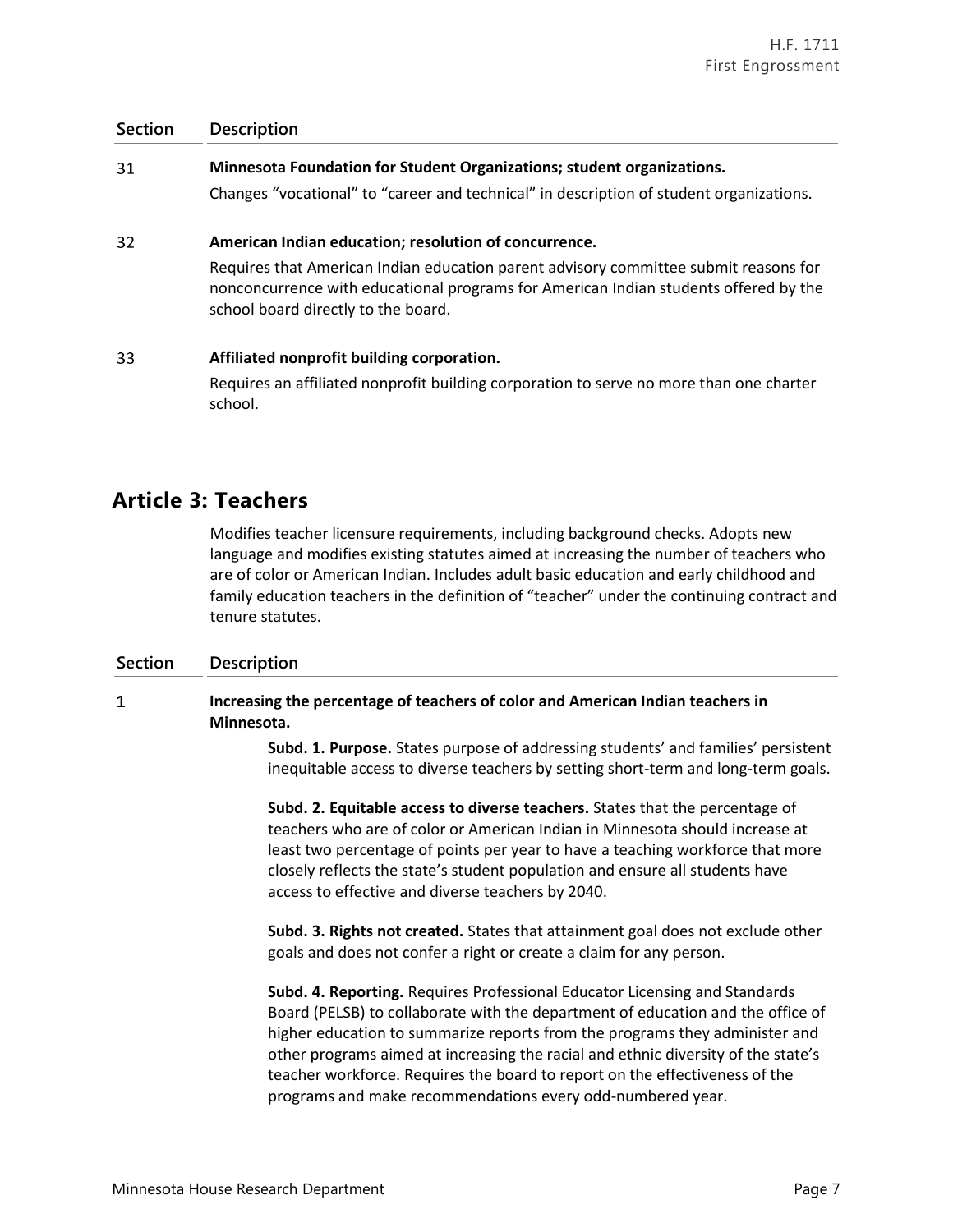| <b>Section</b> | Description                                                                                                                                                                                                                                                                 |
|----------------|-----------------------------------------------------------------------------------------------------------------------------------------------------------------------------------------------------------------------------------------------------------------------------|
| 2              | Teacher.<br>Modifies definition of teacher to include a person with a permission from the Professional<br>Educator Licensing and Standards Board (PELSB).                                                                                                                   |
| 3              | Field.<br>Modifies definition of field to be synonymous with licensure area.                                                                                                                                                                                                |
| 4              | Teacher preparation program.<br>Eliminates examples of types of teacher preparation programs.                                                                                                                                                                               |
| 5              | Teacher preparation program provider.<br>Modifies definition of teacher preparation program provider to include postsecondary<br>institutions and alternative teacher preparation providers.                                                                                |
| 6              | <b>Appointment of members.</b><br>Adds three members to PELSB.                                                                                                                                                                                                              |
| 7              | Eligibility; board composition.<br>Modifies board composition.                                                                                                                                                                                                              |
| 8              | Administration.<br>Eliminates requirement that Department of Education provide board office space at<br>reasonable cost until January 1, 2020, and allowing the board thereafter to contract for<br>space from the Department of Education or Department of Administration. |
| 9              | Public employer compensation reduction prohibited.<br>Prohibits a public employer of a member from reducing the member's compensation or<br>benefits for the member's absence from employment while on board business.                                                      |
| 10             | PELSB must adopt rules.<br>Requires board to adopt rules under section 122A.2451, which governs alternative<br>teacher preparation programs and providers.                                                                                                                  |
| 11             | Teacher and administrator preparation and performance data; report.<br>Makes technical changes.                                                                                                                                                                             |
| 12             | <b>Reading strategies.</b><br>Makes reading strategies requirement applicable to all program providers.                                                                                                                                                                     |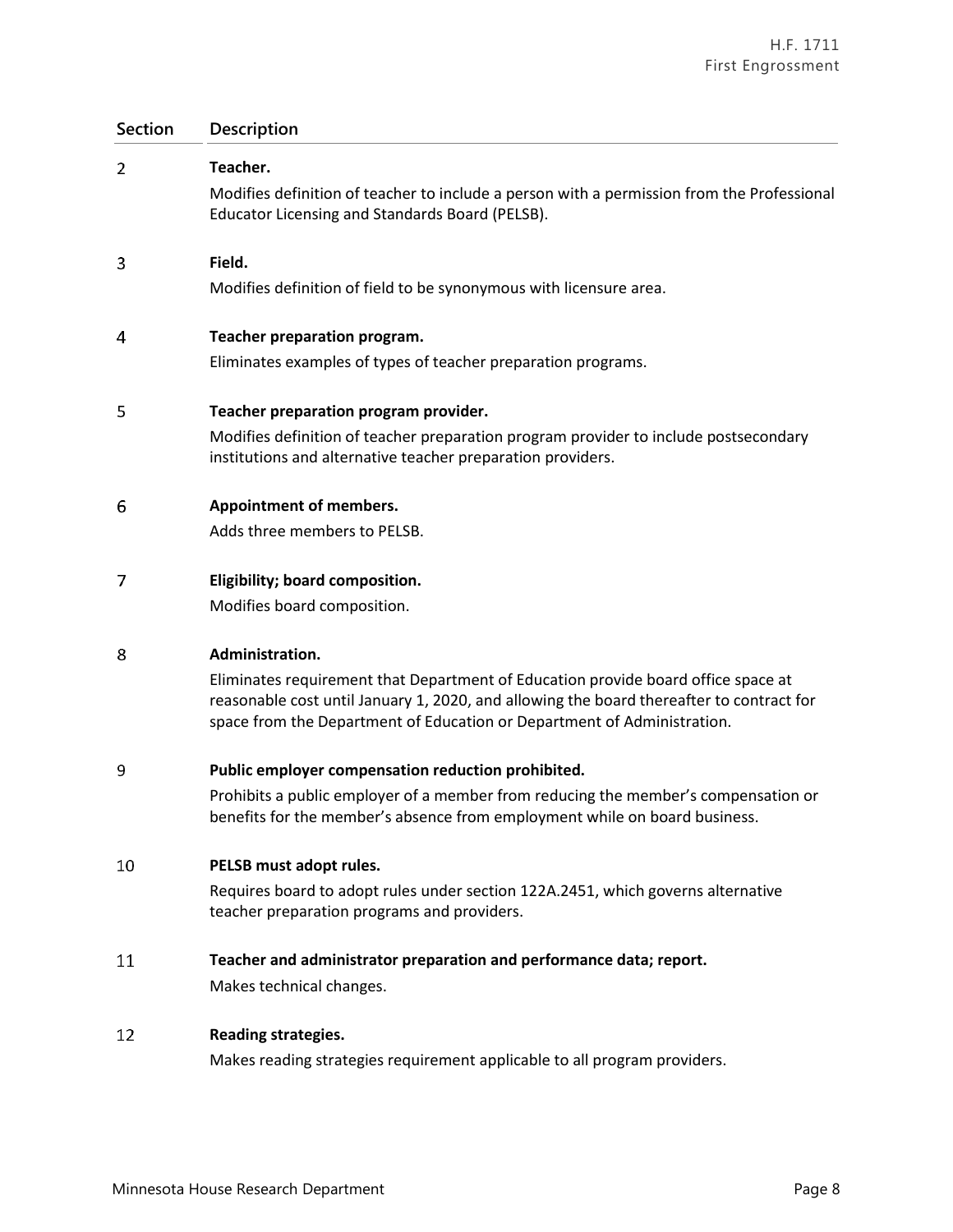**Section Description** 13 **Technology strategies.** Makes reading strategies requirement applicable to all program providers. **Validity of certificates or licenses.** 14 Eliminates obsolete language. 15 **Background check account.** Eliminates obsolete reference to Department of Education. Eliminates requirement that background check be performed by Bureau of Criminal Apprehension (BCA). 16 **Temporary military license.** Modifies license fee. 17 **Background check.** Makes technical changes. Modifies background check requirement. Eliminates language allowing PELSB or BOSA to issue a license pending completion of a background check. 18 **Licensure via portfolio.** Makes licensure portfolio available for only Tier 3 license candidates. Makes technical changes. Strikes language regarding fees for portfolios and adds a cross-reference to statute on fees. 19 **Tier 1 license; term of license and renewal.** Limits tier 1 license to one renewal, unless there is good cause for additional renewals. 20 **Tier 1 license; limitations on license.** Allows a teacher with a tier 1 license to be included in the teachers' bargaining unit. 21 **Tier 2 license; requirements.** Eliminates coursework requirements for tier 2 candidates, and modifies other eligibility requirements. 22 **Tier 2 license; term of license and renewal.**  Limits tier 2 license to two renewals. 23 **Tier 3 license; coursework.** Eliminates language that allows a teacher to obtain a tier 3 license based on three years of teaching experience with a tier 2 license without being placed on an improvement process.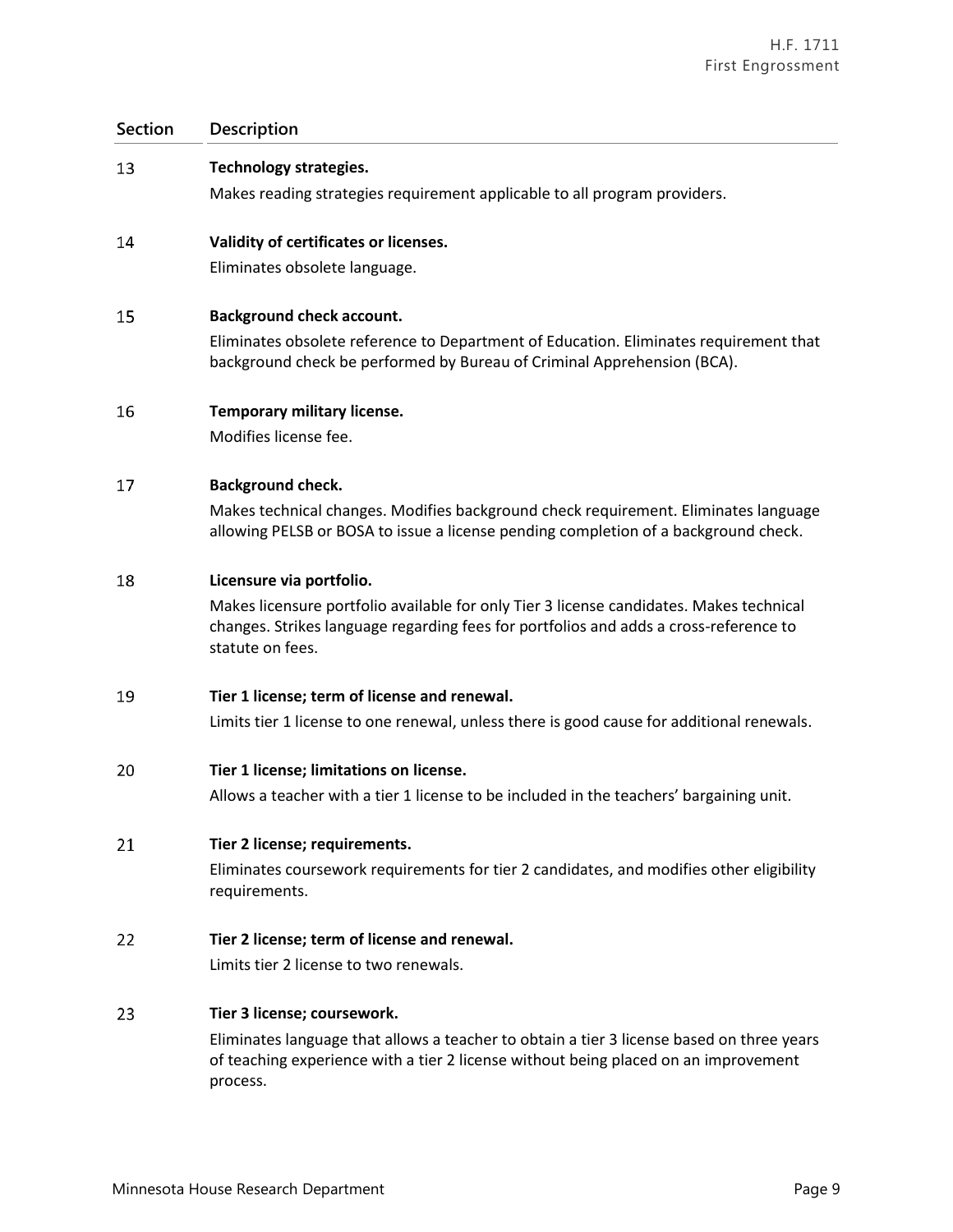#### 24 **Tier 3 license; mentorship and evaluation.**

Modifies mentorship requirement. Prevents a teacher with a tier 3 license from being required to serve as a mentor to another teacher to fulfill mentorship requirement.

#### 25 **Tier 4 license; requirements.**

Eliminates requirement that a candidate for a tier 4 license prove the candidate's most recent summative evaluation did not place the candidate on an improvement process.

#### 26 **Tier 4 license; mentorship and evaluation.**

Modifies mentorship requirement. Prevents a teacher with a tier 4 license from being required to serve as a mentor to another teacher to fulfill mentorship requirement.

#### 27 **Teacher licensure assessments; tests.**

Allows an employing school or district to verify through a tier 3 teacher's performance the teacher's skills in reading, writing, and math for teaching in the licensure field so the teacher may obtain a tier 4 license. Allows pedagogy to be assessed through a performance assessment. Requires testing centers to provide monthly opportunities for untimed skills examinations and advertise these opportunities on the test registration website.

#### 28 **Professional growth.**

Modifies continuing education requirements for tier 3 and 4 teachers.

#### 29 **Cultural competency training.**

Requires the board to adopt rules requiring teachers renewing tier 3 or 4 licenses to have cultural competency training.

#### 30 **Teacher preparation program.**

Allows the board to approve all teacher preparation programs, rather than only programs at colleges and universities, for purposes of licensing bilingual and English as a second language teachers.

#### 31 **Grounds for revocation, suspension, or denial.**

Allows PELSB or BOSA to issue nondisciplinary corrective action for certain teacher behaviors, including engagement in sexual conduct or contact with a student. Modifies grounds for refusal to issue or renew, or revoke a teacher's license without the right to a hearing. Allows PELSB or BOSA to refuse to issue or renew, or revoke a teacher's license to teach upon receiving a copy of a conviction of certain offenses. Allows PELSB or BOSA to suspend a teacher's license pending an investigation into a report of conduct that would be grounds for revocation on certain grounds.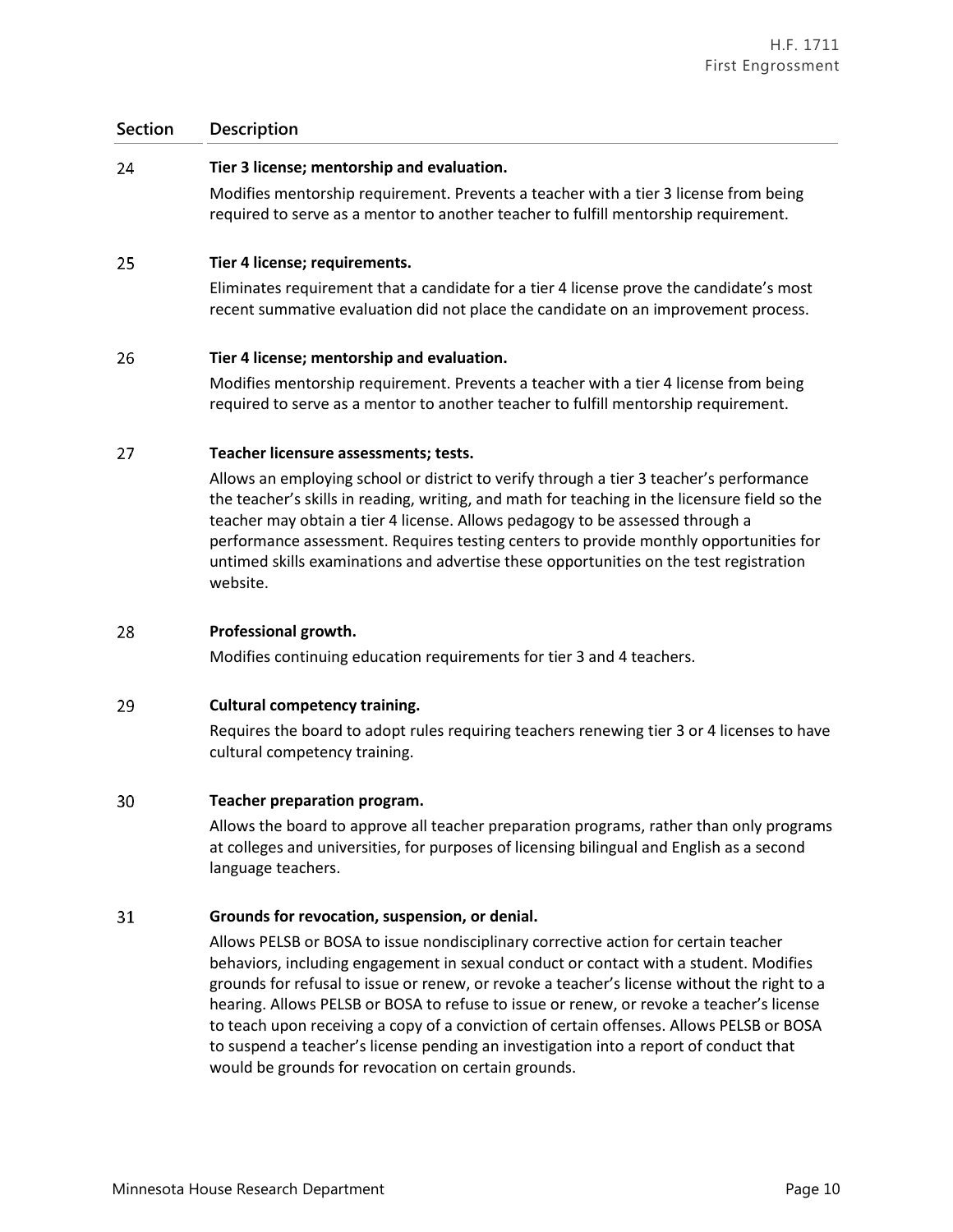#### $32<sup>2</sup>$ **Mandatory reporting.**

Adds a superintendent, charter school board, charter school executive director, and charter school authorizer to mandatory reporting statute.

#### 33 **Teachers' and administrators' licenses; fees.**

Adds portfolio fees requirement.

#### 34 **District verification and reporting of teacher licenses.**

Requires a superintendent or charter school to provide the school board with the number of teachers in each school building with tier 1, 2, 3, and 4 licenses. Requires the school board and department of education to publish this data.

#### 35 **Community education teachers; licensure requirements; exceptions.**

Includes community education teachers that are required to have licenses (adult basic education and early childhood and family education teachers), except for those that teach driver training courses, within the definition of "teacher" under the continuing contract and tenure statutes.

#### 36 **Development, evaluation, and peer coaching for continuing contract teachers.**

Limits placement of students in classroom of teacher who holds a tier 1 or 2 license.

37 **Development, evaluation, and peer coaching for continuing contract teachers.**

Limits placement of students in classroom of teacher who holds a tier 1 or 2 license.

#### 38 **Code of ethics for teachers.**

Moves code of ethics currently in rule to statute. Adds prohibition on engaging in sexual conduct or contact with a student.

#### 39 **Grants to prepare Indian teachers; establishment.**

Requires grantees to enter into contracts with tribal, technical, and community colleges and four-year postsecondary institutions to identify and provide grants to students interested in the field of education. Allows a grantee to contract with partner institutions to provide professional development and supplemental services to a tribal, technical, or community college or four-year postsecondary institution.

#### 40 **Grants to prepare Indian teachers; grant amount.**

Removes student loans from list of allowable uses for grants.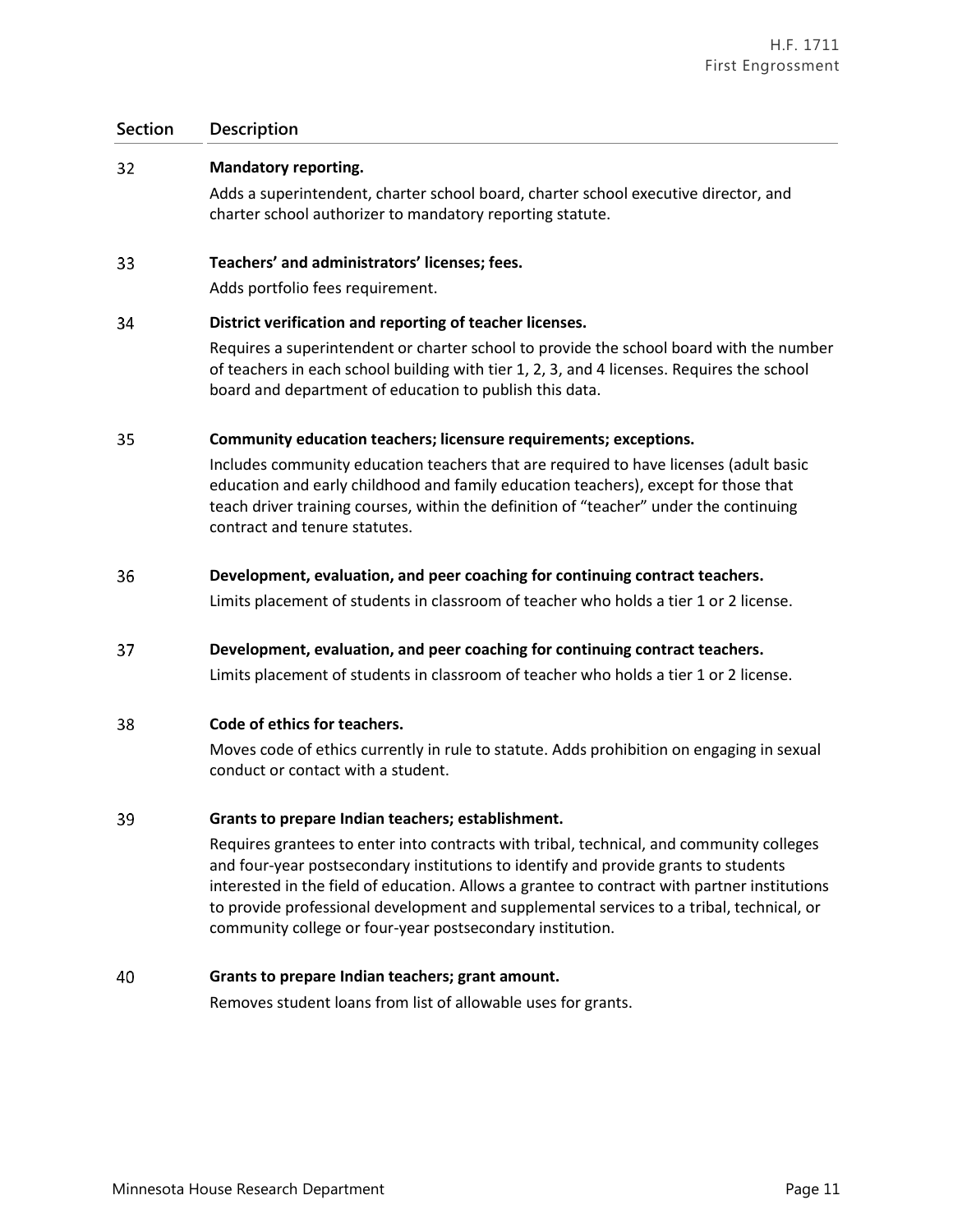#### 41 **Grants to prepare Indian teachers; information to student applicants.**

Makes technical change corresponding to removal of student loans from list of allowable uses for grants. Requires that information provided to student applicants be acquired and updated by contract partner institutions of recipients.

#### 42 **Grants to prepare Indian teachers; eligibility for scholarships.**

Amends eligibility for scholarships. Requires an applicant to have origins in any of the original peoples of North America and maintain cultural identification through tribal affiliation or community recognition. Expands eligibility to include students or employees of contracted partner institutions. Eliminates language related to student loans. Establishes priority for a student who is tribally enrolled and then to first- and secondgeneration descendants.

#### 43 **Grants to prepare Indian teachers; eligible programming.**

Requires grantee institutions and contracted partner institutions to provide scholarships to students progressing toward educational goals in any area of licensure, including a degree in listed areas. Requires grantees or their contracted partner institutions to hire an American Indian work-study student or other American Indian staff to work on recruitment. Requires at least 80 percent of grants to be used for student scholarships, and no more than 20 percent to be used for recruitment or administration.

#### 44 **Teacher mentorship and retention of effective teachers.**

**Subd. 1. Teacher mentoring, induction, and retention programs.** Encourages school districts to develop mentoring programs for teachers who are American Indian or in license shortage areas. Requires teacher mentoring programs to be aligned with existing teacher evaluation and peer review processes. Allows a district to use staff development revenue to pay a stipend to a mentor, and for certain other activities. Allows achievement and integration funding for mentoring activities. Allows schools or districts to negotiate additional retention strategies or protection from layoffs for teachers of color or teachers who are American Indian.

**Subd. 2. Applications.** Allows a coalition of schools, teachers, or nonlicensed educators to apply for grant funds. Requires approved applications to reflect professional development and retention components, to the extent practicable.

**Subd. 3. Criteria for selection.** Adds a commitment to retain teachers who are American Indian as grant criteria.

**Subd. 6. Report.** Requires recipients to report to PELSB on program efforts and impacts.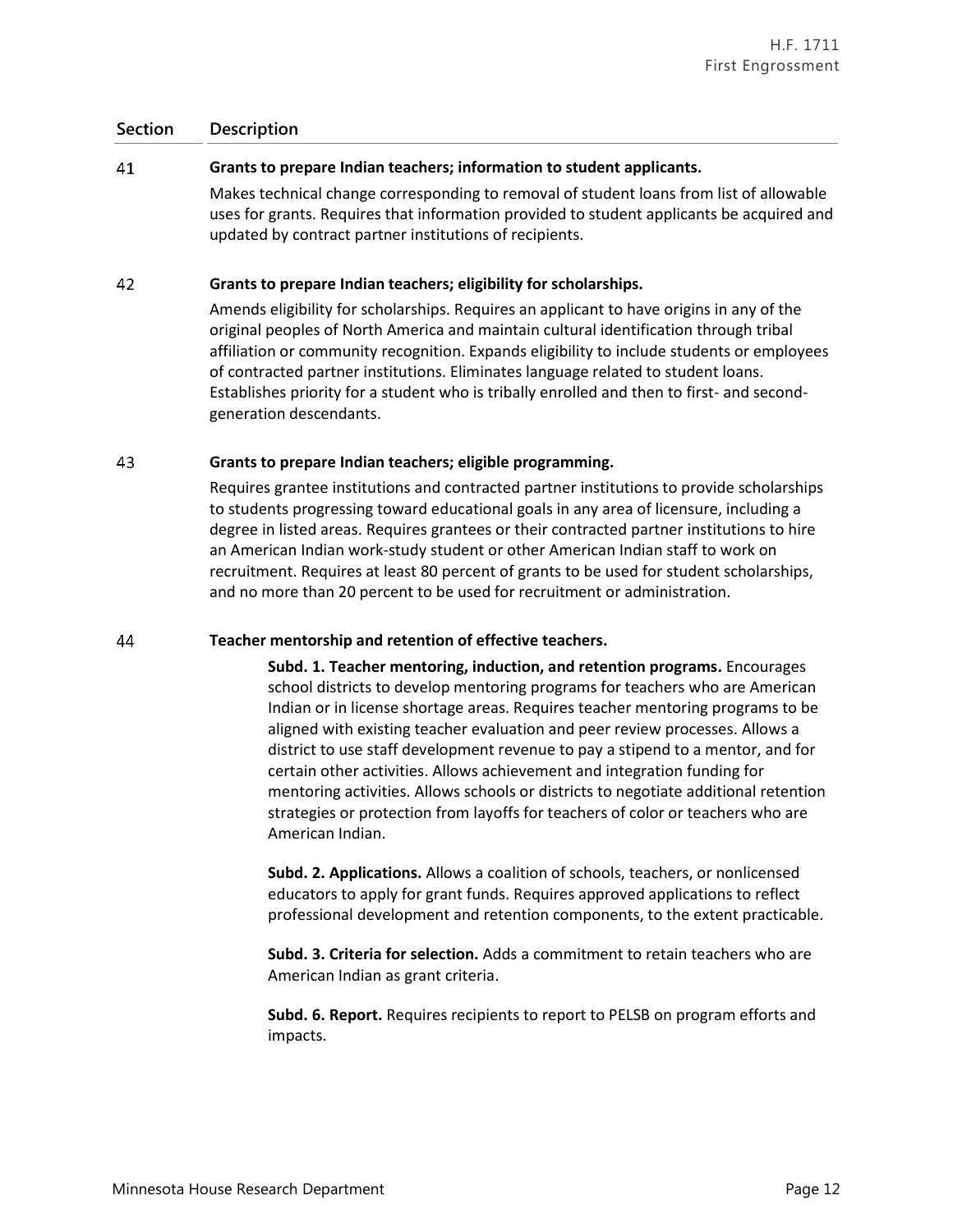| 45 | Postsecondary enrollment; courses according to agreements.                                                                                                                                                                                                                                                                                                                                                     |
|----|----------------------------------------------------------------------------------------------------------------------------------------------------------------------------------------------------------------------------------------------------------------------------------------------------------------------------------------------------------------------------------------------------------------|
|    | Expands eligibility for grants to develop introduction to teaching courses. Expands<br>reporting requirements for grant recipients.                                                                                                                                                                                                                                                                            |
| 46 | Achievement and integration; plan implementation; components.                                                                                                                                                                                                                                                                                                                                                  |
|    | Allows achievement and integration plan to include recruitment and retention of<br>specified staff from racial and ethnic backgrounds represented in the student population.<br>Requires plan to include strategies to make curriculum and environments more inclusive<br>and respectful of diversity and address structural inequities, and provides examples of<br>activities that may be included in plans. |
| 47 | Student teacher candidate grants in shortage areas.                                                                                                                                                                                                                                                                                                                                                            |
|    | Subd. 1. Establishment. Requires candidates to be student teachers. Amends<br>definition of "licensure shortage areas."                                                                                                                                                                                                                                                                                        |
|    | Subd. 2. Eligibility. Amends eligibility for grants.                                                                                                                                                                                                                                                                                                                                                           |
|    | Subd. 3. Administration; repayment. Establishes priority for candidates who are<br>of color or American Indian, have made satisfactory academic progress, and have<br>participated in a teacher of color scholarship program.                                                                                                                                                                                  |
| 48 | Teacher shortage loan forgiveness program; definitions.                                                                                                                                                                                                                                                                                                                                                        |
|    | Amends eligibility requirements by expanding access to Head Start teachers and<br>amending definition of "shortage area."                                                                                                                                                                                                                                                                                      |
| 49 | Teacher shortage loan forgiveness program; program established; administration.                                                                                                                                                                                                                                                                                                                                |
|    | Amends eligibility for loan forgiveness program.                                                                                                                                                                                                                                                                                                                                                               |
| 50 | Teacher shortage loan forgiveness program; use of a report on teacher shortage areas.                                                                                                                                                                                                                                                                                                                          |
|    | Shifts responsibility for identifying shortage areas from MDE to PELSB, and requires PELSB<br>to identify racial or ethnic groups experiencing a teacher shortage.                                                                                                                                                                                                                                             |
| 51 | Teacher shortage loan forgiveness program; application for loan forgiveness.                                                                                                                                                                                                                                                                                                                                   |
|    | Amends commissioner verification requirement.                                                                                                                                                                                                                                                                                                                                                                  |
| 52 | Teacher shortage loan forgiveness program; amount of loan forgiveness.                                                                                                                                                                                                                                                                                                                                         |
|    | Increases maximum loan forgiveness amount to \$2,000. Allows applicants who meet both<br>licensure field and underrepresented racial or ethnic group eligibility to receive up to<br>\$4,000. Increases the maximum number of awards a teacher may receive to ten.                                                                                                                                             |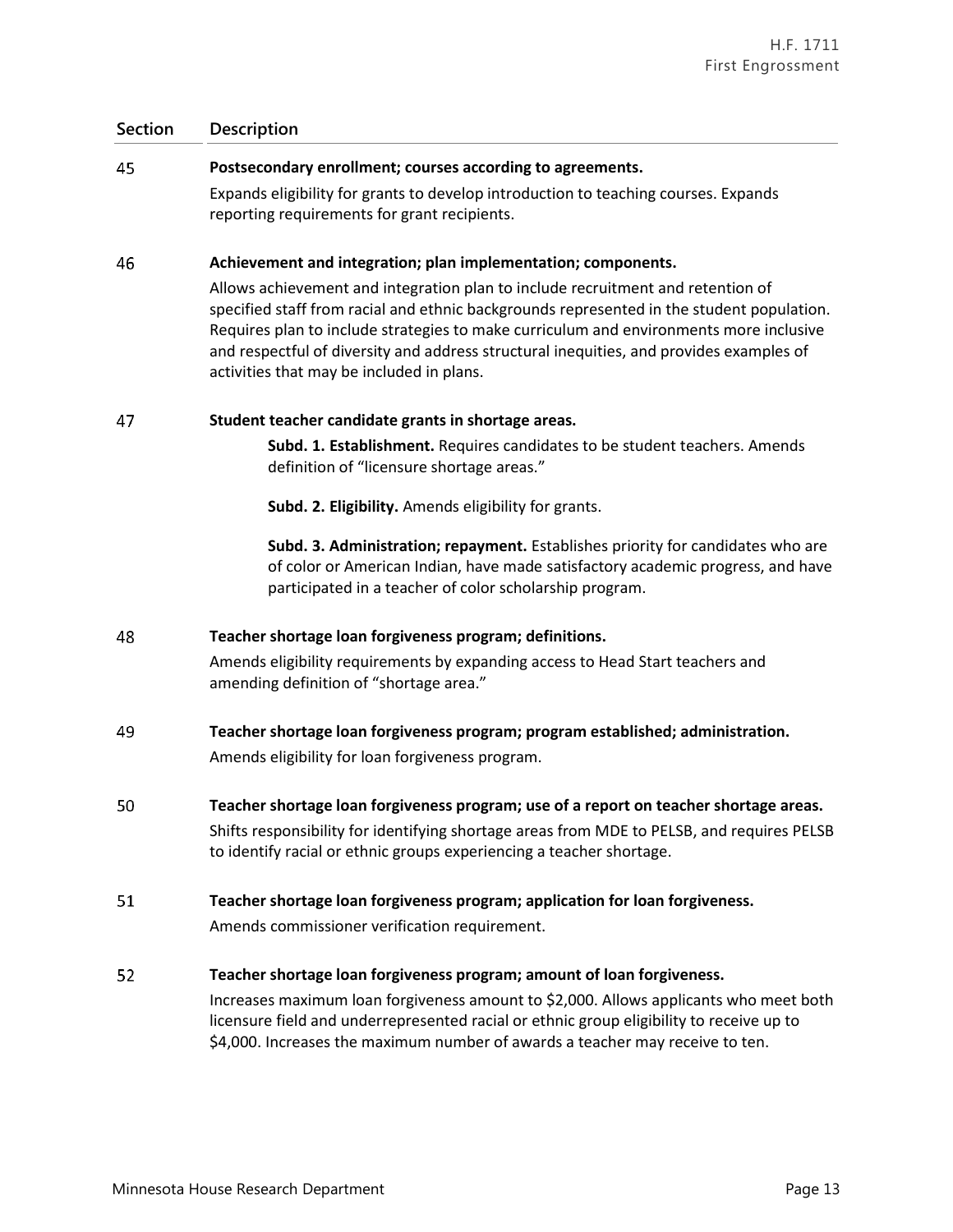#### 53 **Nonhealth related licensing board.**

Adds BOSA to definition of non-health-related licensing board.

#### 54 **Background study; PELSB.**

Allows the commissioner of human services to contract with PELSB to conduct background studies and obtain background study data. Requires the commissioner to conduct a national criminal history background check when required in chapter 122A.

### 55 **Maltreatment of minors; duties of local welfare agency and local law enforcement agency upon receipt of report; mandatory notification between police or sheriff and agency.**

Requires law enforcement to inform PELSB or BOSA after determining a board's licensee has physically abused, sexually abused, or neglected a child. Requires law enforcement to work collaboratively with the board.

#### 56 **Maltreatment of minors; records.**

Requires the commissioner of education to provide the full investigative file in a determination of maltreatment involving a board licensee to the licensing entity. Requires the commissioner to solicit the written consent of a student and student's parent to provide the licensing board with information that may aid the board in its investigation and license proceedings, upon request of the licensing board.

#### 57 **Judgment on conviction; judgment roll; licensed teachers.**

Adds certain offenses to list of offenses that, if a court determines a person licensed to teach has been convicted of, the court must send a copy of the conviction to PELSB or BOSA within ten days of the conviction.

#### 58 **Repealer.**

(a) Repeals session law relating to portfolio fees.

- (b) Repeals coursework requirements for tier 2 candidates.
- (c) Repeals rule relating to teacher code of ethics.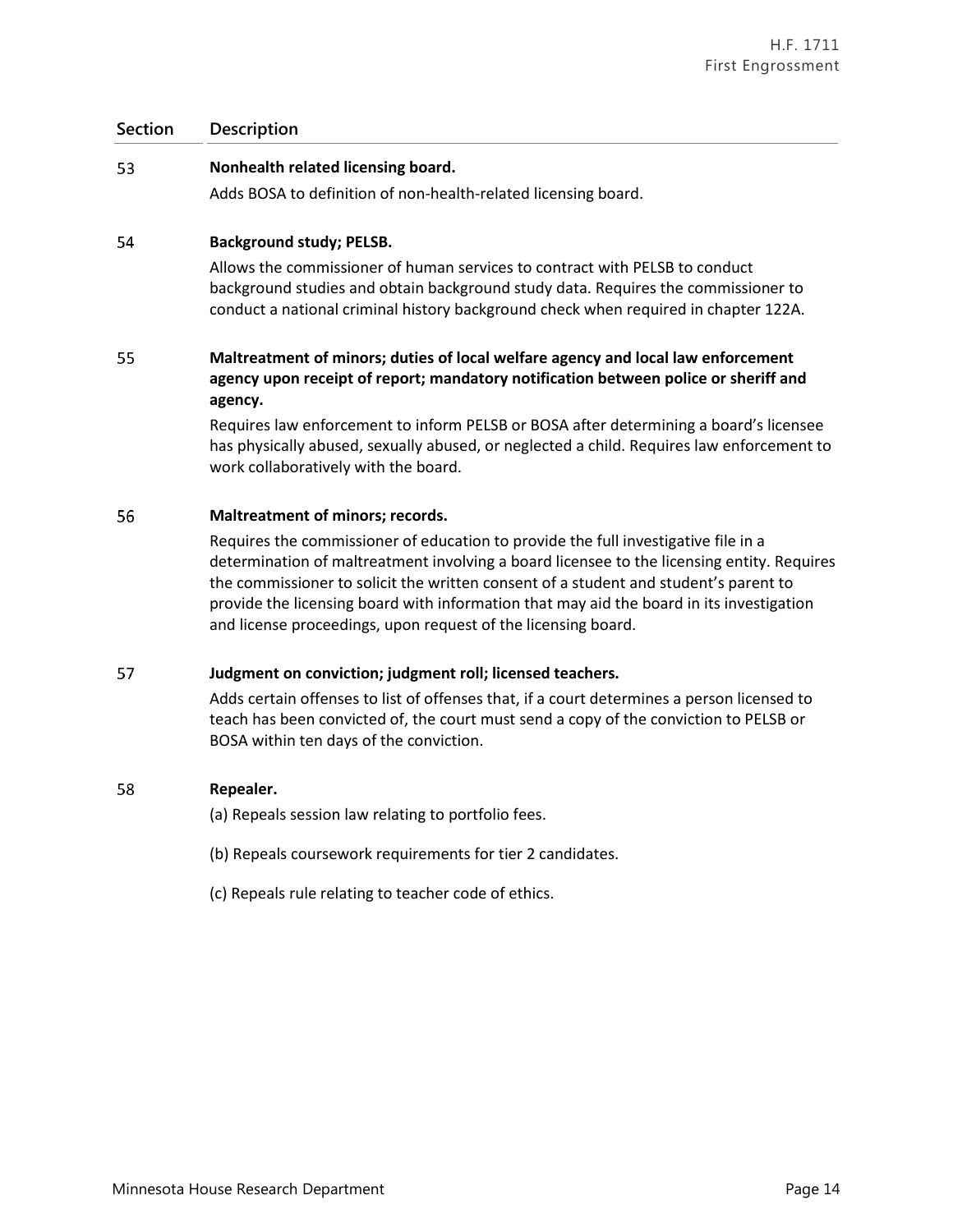## **Article 4: Special Education**

Modifies individualized education program and alternative dispute resolution requirements. Allows students with individualized education programs to participate in alternative delivery of specialized instructional services. Recodes intermediate school district sections.

## **Section Description**

#### $\mathbf{1}$ **Individualized education programs.**

Allows individualized education program team to eliminate benchmarks or short-term objectives, except for students who take alternative assessments. Allows districts to include in a student's individual education program the student's performance on general state or districtwide assessments related to the student's educational needs.

Allows a school district to conduct a functional behavior assessment as a stand-alone evaluation without conducting a comprehensive evaluation of the student.

#### $\overline{2}$ **Alternative dispute resolution; additional requirements for prior written notice.**

Requires the prior written notice to state that a parent who objects to a proposal or refusal in the notice may identify the specific part of the proposal or refusal the parent objects to and request a meeting with appropriate members of the individualized education program team.

#### 3 **Alternative dispute resolution; conciliation conference.**

Requires a district to have a meeting of appropriate members of the individualized education program team when a parent who objects to a proposal requests the meeting. Requires a district to hold a conciliation conference within ten calendar days of when the district receives the parent's request for the conference, rather than from when the district receives the parent's objection to a proposal or refusal in the prior written notice.

#### $\overline{4}$ **Alternative delivery of specialized instructional services; commissioner approval.**

Allows a student who receives special education services to participate in an Alternative Delivery of Specialized Instructional Services program as long as the program is in a service area that the individualized education program team has determined is not an educational need that results from the student's disability.

#### 5 **Intermediate school district.**

Makes technical changes to the definition of "intermediate school district."

#### 6 **Other membership and powers.**

Adds sections to list of sections regarding intermediate school district powers.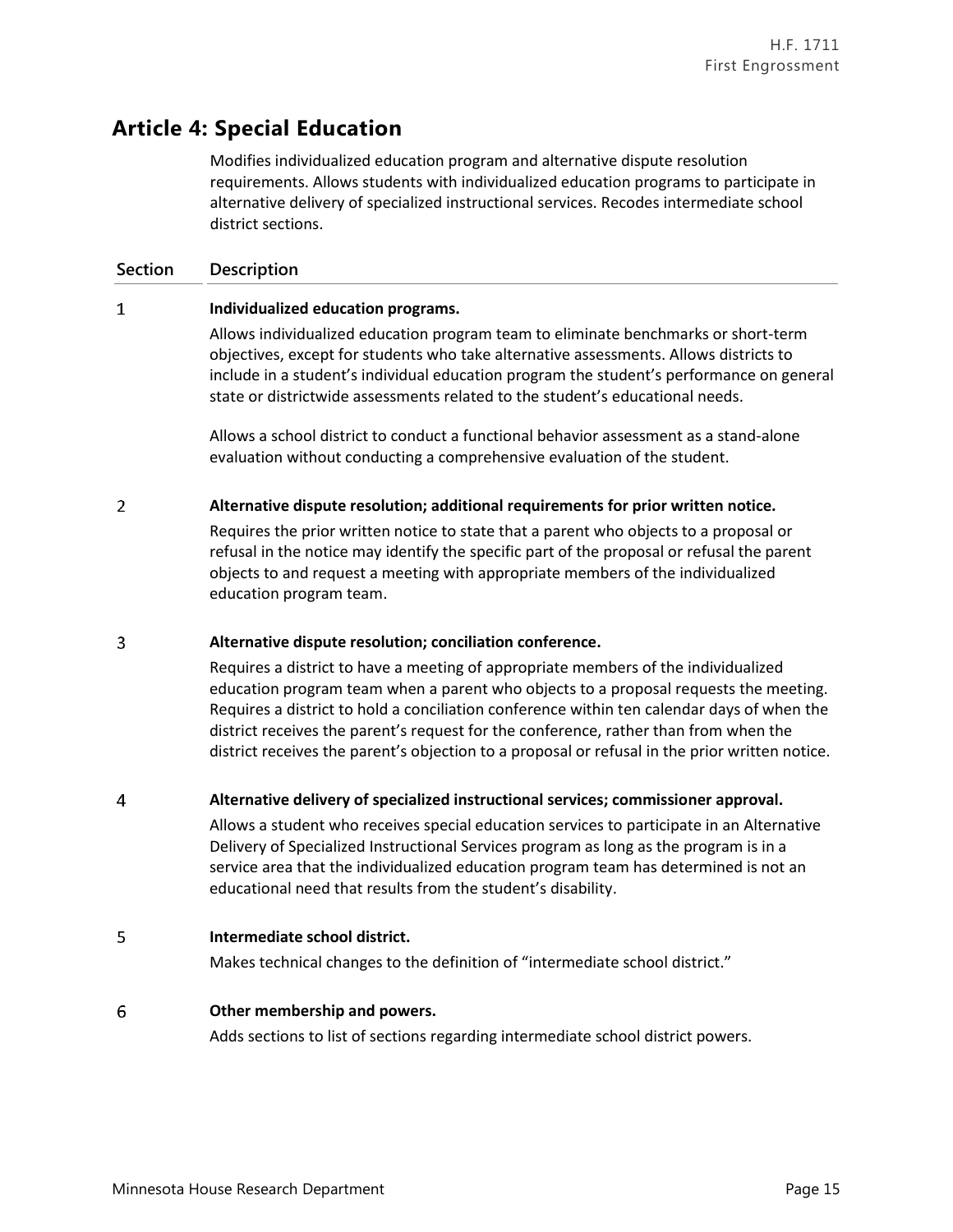#### $\overline{7}$ **Prior written notice working group.**

Requires the commissioner of education to appoint a working group to make recommendations for improving alignment between state guidance and federal law requirements on prior written notice.

#### 8 **Individualized education program; rule amendment.**

Requires the commissioner of education to amend rule to allow but not require an individualized education program to report a student's performance on general state or districtwide assessments.

#### 9 **Revisor's instruction.**

Requires the revisor to renumber intermediate school district statutes in chapter 136D to chapter 123C.

#### 10 **Repealer.**

Repeals obsolete statute relating to intermediate school districts.

## **Article 5: Health and Safety**

Requires commissioner of education to provide mental health instruction resources to school districts, develop a model sexual health education program, and provide Title IX compliance assistance to districts. Requires districts to provide sexual health education. Modifies school district storage of drugs and medicine requirements. Allows students to have sunscreen at school. Modifies definition of "sexual abuse."

### **Section Description**

#### $\mathbf{1}$ **Mental health education.**

Encourages school districts and charter schools to provide mental health instruction for students starting in fourth grade. Requires the commissioner of education, in consultation with the commissioner of human services, commissioner of health, and mental health organizations, to provide districts and charter schools with model learning activities and a directory of resources, including resources on suicide and self-harm prevention.

#### $\overline{2}$ **Sexual health education.**

**Subd. 1. Model program.** Requires the commissioner of education to use rulemaking process to identify one or more model comprehensive sexual health education programs for elementary and secondary school students, and make the program accessible to school districts and charter schools. Requires the model program to include instruction on particular topics. Defines "consent."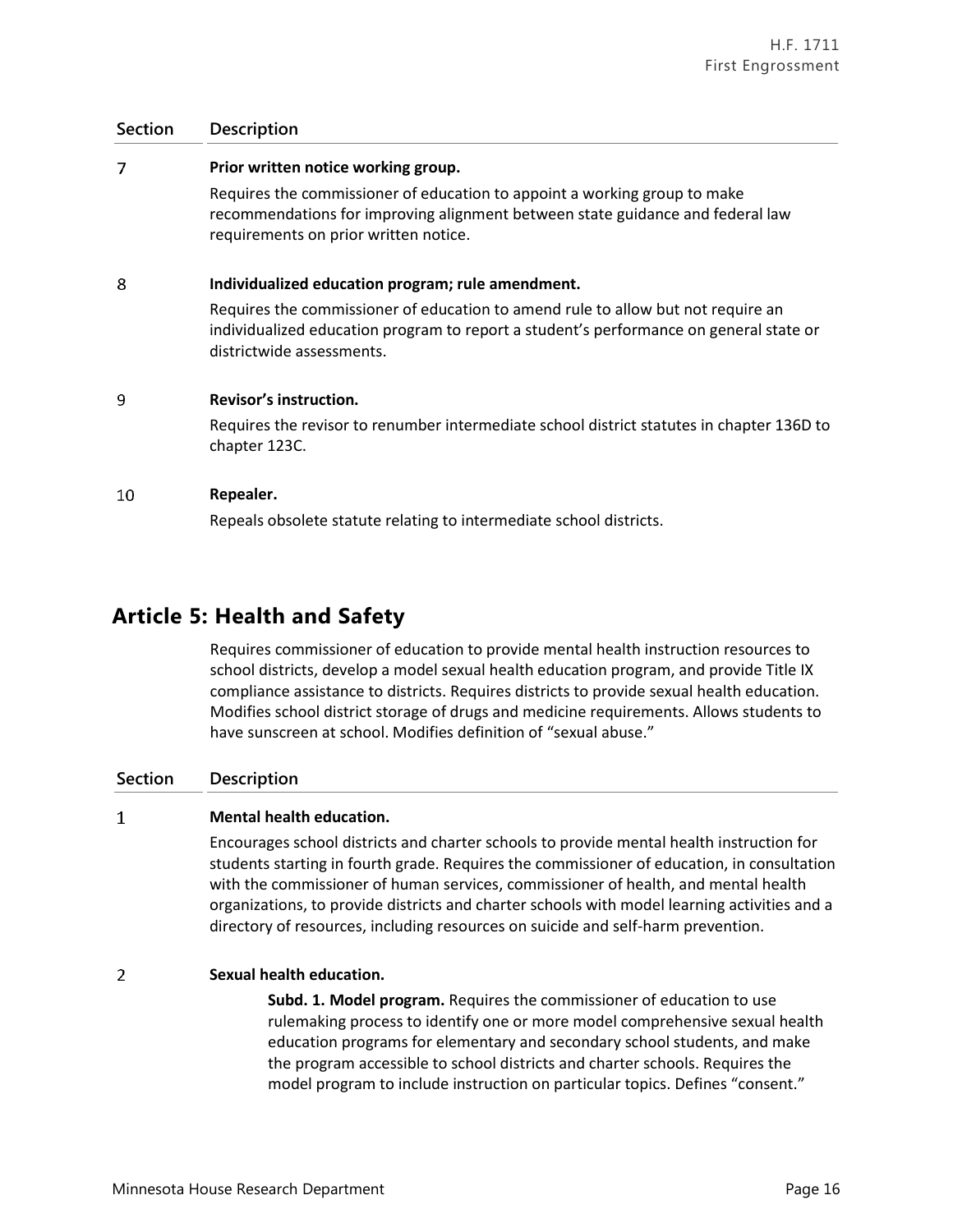**Subd. 2. School programs.** Requires school districts and charter schools to implement a comprehensive sexual health education program for elementary and secondary school students starting in the 2021-2022 school year. Requires the program to include instruction on topics in the model program. Requires a superintendent of a school district or person having administrative control over a charter school to submit to the commissioner an annual assurance of compliance with sexual health education requirements. Requires school districts and charter schools to notify students and employees on criminal penalties for engaging in sexual contact with minors and notify teachers and administrators of consequences for license of a teacher who engages in sexual contact with a student. Allows instruction in a sexual health education program to be provided by a person without a teaching license.

**Subd. 3. Parental review.** States that sexual health instruction is subject to parental curriculum review requirements.

#### 3 **School sexual harassment and sex discrimination policy compliance.**

**Subd. 1. Duties.** Requires the Department of Education to provide guidance, technical assistance, training, and other resources to school districts regarding sexual violence and Title IX. Requires the department to serve as the state lead on Title IX for schools, parents, students, and community organizations.

**Subd. 2. Training.** Requires the Department of Education to provide training to Title IX coordinators on state and federal sexual harassment and sex discrimination laws every other year.

#### $\overline{4}$ **Administration of drugs and medicine; applicability.**

Requires the parent of a student to whom school personnel administer drugs or medicine at a parent's request or based on an IEP, to inform the school if the drug or medicine is a controlled substance. If the drug or medicine is not a controlled substance, the request must authorize the school district to transport the drug or medicine for purposes of destroying the unused drug or medication. If the drug or medicine is a controlled substance, the request must specify that the parent must retrieve the drug when requested by the school.

### **Administration of drugs and medicine; unclaimed drugs or medications.**

- (a) Requires a school district to adopt a procedure to collect and transport unclaimed or abandoned prescription drugs or over-the-counter medications left with school personnel. The district must make a reasonable attempt to return the unused drug to the student's parent. The district's procedure must provide for at least annual transportation of unclaimed drugs.
- (b) Allows a school district to designate an individual to transport unclaimed drugs that are not controlled substances or are over-the-counter medications to a designated drop-off box or collection site, or to request that a law enforcement

5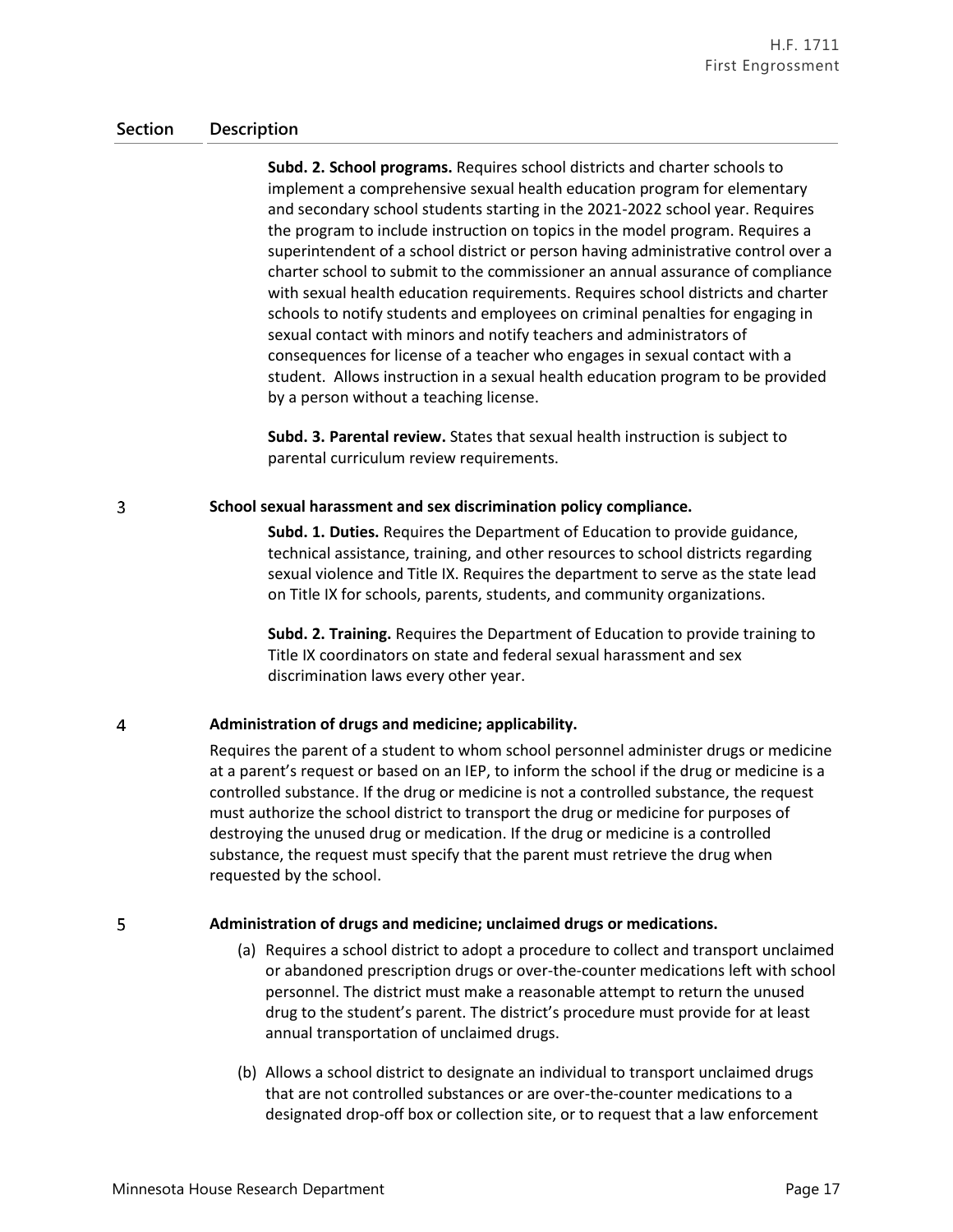agency transport the drugs to a drop-off box or collection site on behalf of the district.

(c) Prohibits a school district or school personnel from transporting unclaimed drugs that are controlled substances to a drop-off box or collection site. Requires a district to request that a law enforcement agency transport the drug to a collection bin that complies with Drug Enforcement Agency regulations, or under the agency's procedure for transporting drugs.

#### 6 **Possession and use of sunscreen.**

Allows a student to have and use sunscreen at school or school events without a prescription or note from a health professional. A school employee is not required to provide sunscreen or help apply it.

#### $\overline{7}$ **Reporting of maltreatment of minors; definitions.**

Modifies definition of "sexual abuse" to include solicitation of children to engage in sexual conduct and communication of sexually explicit materials to children.

#### 8 **Sexual health education report.**

Requires the commissioner of education to report to the legislature on sexual health education programs.

## **Article 6: Facilities**

Modifies lead and radon testing requirements, and allows a school district to sell or give used computers or tablets to students.

### **Section Description**

#### $\mathbf{1}$ **Lead in school drinking water; frequency of testing.**

Adds charter schools to testing requirements. Requires a school district or charter school that finds lead in cooking or drinking water to formulate, make publicly available, and implement a plan consistent with established guidelines and recommendations to ensure student exposure to lead is minimized.

#### $\overline{2}$ **Lead in school drinking water; reporting.**

Adds charter schools to reporting requirement. Requires districts and charter schools to follow actions in guidance from commissioners of health and education. Requires districts and charter schools to remediate the presence of lead to below level set in guidance, verified by retest, or directly notify parents of the result. Requires district or charter school to make water source unavailable until hazard has been minimized.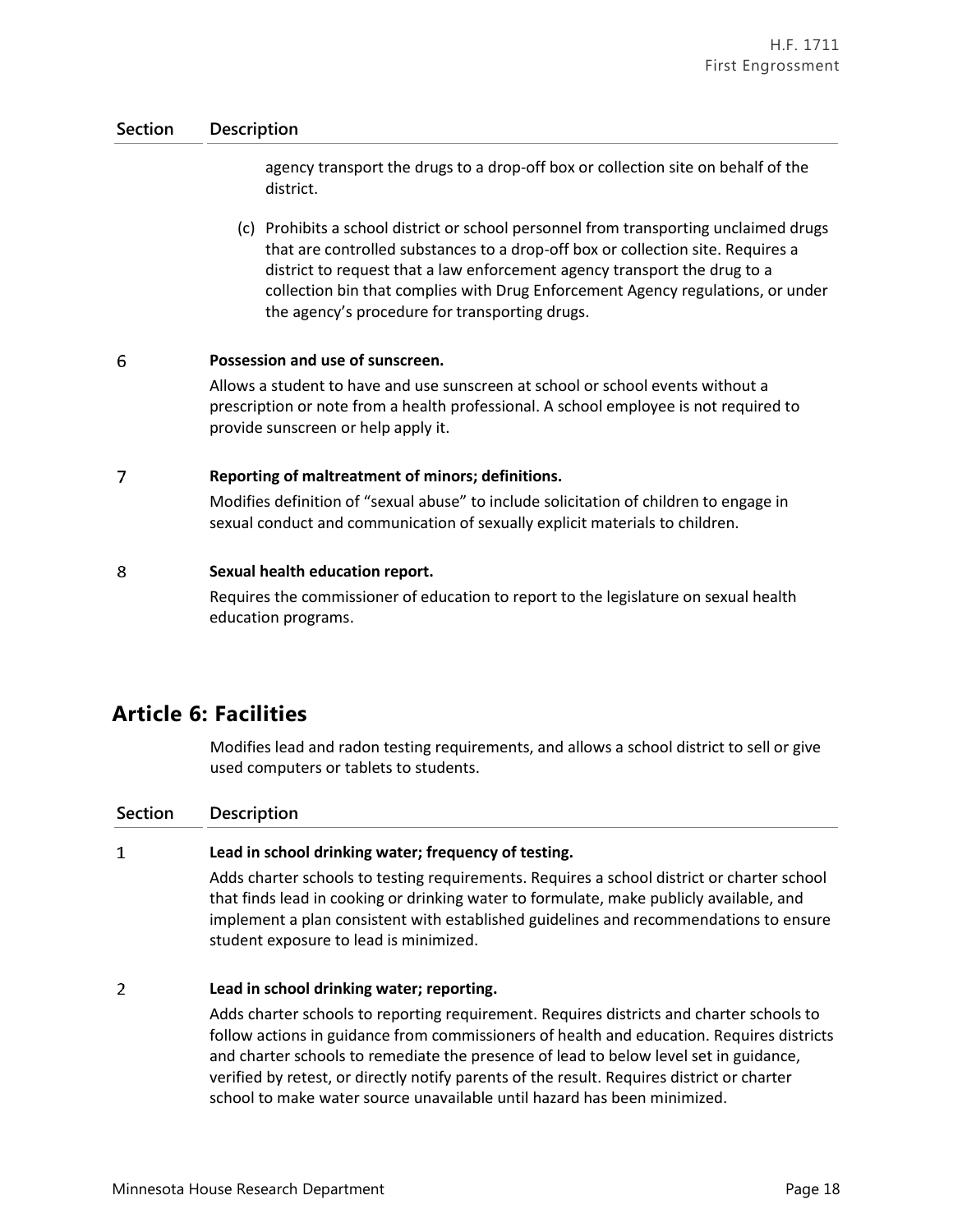| <b>Section</b> | <b>Description</b>                                                                                                                                                                                                                                                                         |
|----------------|--------------------------------------------------------------------------------------------------------------------------------------------------------------------------------------------------------------------------------------------------------------------------------------------|
| 3              | Disposing of surplus school computers.                                                                                                                                                                                                                                                     |
|                | Allows a school district to sell or give used computers or tablets to students.                                                                                                                                                                                                            |
| 4              | Radon testing.                                                                                                                                                                                                                                                                             |
|                | <b>Subd. 1. Plan.</b> Adds charter schools to plan commissioners of health and<br>education must adopt. Adds Minnesota State Academies and Perpich Center for<br>Arts Education.                                                                                                           |
|                | <b>Subd. 3. Reporting.</b> Adds charter schools to reporting requirement.                                                                                                                                                                                                                  |
|                | Subd. 4. Testing requirements. Requires a school district or charter school to<br>adopt a radon testing schedule that tests every building serving students at least<br>every five years, and to begin testing by July 1, 2020. Specifies requirements for<br>how tests must be conducted. |
| 5              | Uniform municipal contracting law; municipality defined.                                                                                                                                                                                                                                   |
|                | Adds charter schools to the definition of "municipality" for purposes of municipal<br>contract law.                                                                                                                                                                                        |

# **Article 7: Nutrition**

Requires participants in the national school lunch program to adopt a meals policy and provide meals in a respectful manner.

| <b>Section</b> | <b>Description</b>                                                                                                                                                                                                                                                                                                                                                                                                                        |
|----------------|-------------------------------------------------------------------------------------------------------------------------------------------------------------------------------------------------------------------------------------------------------------------------------------------------------------------------------------------------------------------------------------------------------------------------------------------|
| 1              | School meals policies; lunch aid; food service.                                                                                                                                                                                                                                                                                                                                                                                           |
|                | Subd. 1. School meals policies. Requires participants in the national school lunch<br>program to adopt and post a school meals policy. The policy must address<br>student meal charges and collections practices; prohibit withdrawals of meals<br>served to students; ensure that a student eligible for free and reduced-price<br>lunch is always served a reimbursable meal; and be provided to a third party<br>meal services vendor. |
|                | Subd. 1a. School lunch aid amounts. Creates a new subdivision with language<br>previously in subdivision 1.                                                                                                                                                                                                                                                                                                                               |
|                | <b>Subd. 4. No fees.</b> Prohibits a participant from denying school lunch to a student<br>who qualifies for free or reduced-price lunch, regardless of whether the student<br>has an outstanding balance in the student's meal account for any reason.                                                                                                                                                                                   |
|                | Subd. 5. Respectful treatment. Requires a participant to provide meals to<br>participating students in a respectful manner and conform to the school meals                                                                                                                                                                                                                                                                                |